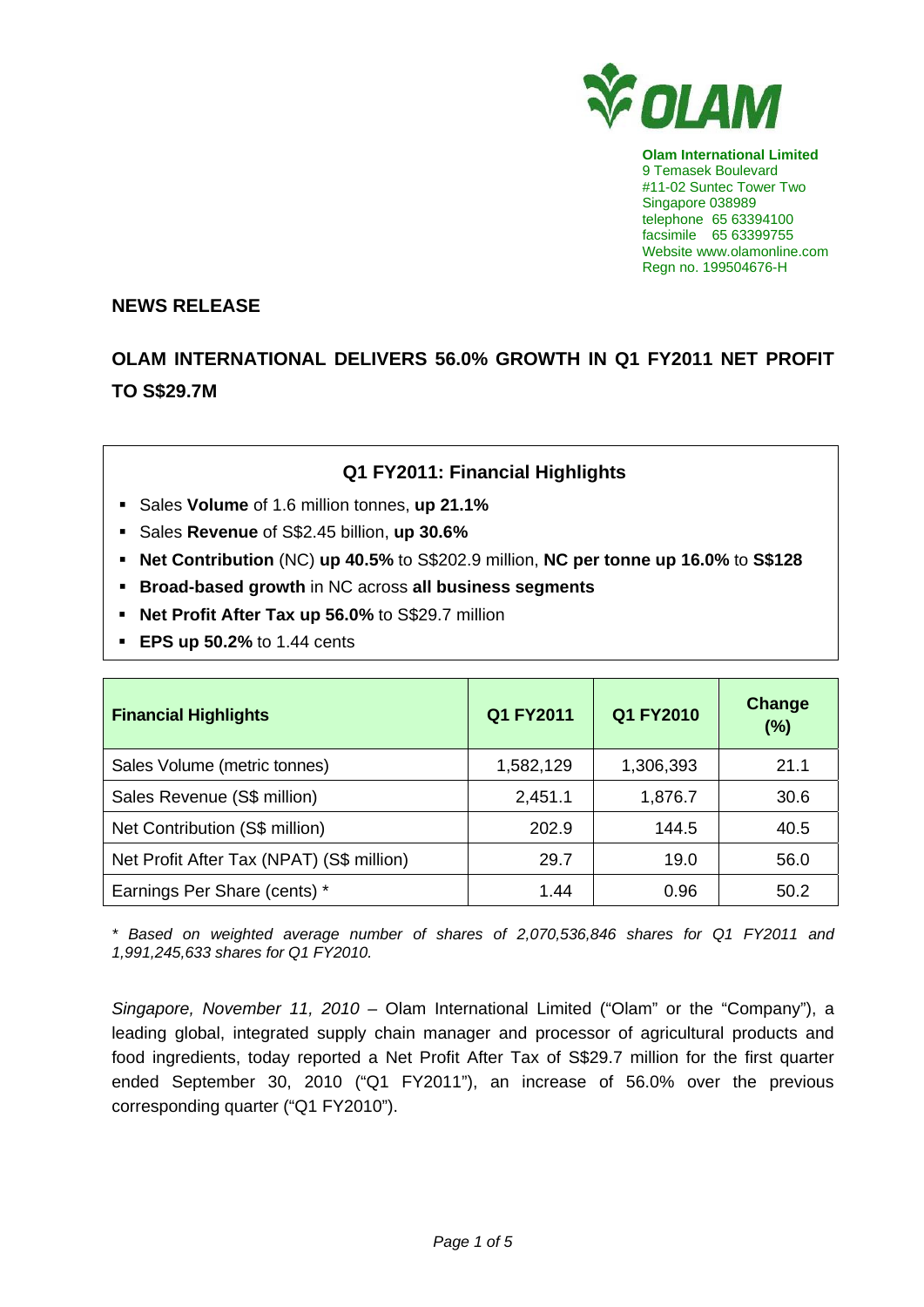

The higher profits reported during this quarter was driven by a 21.1% increase in Sales Volume and a 40.5% rise in Net Contribution (NC). The four business segments, namely Edible Nuts, Spices & Beans, Confectionery & Beverage Ingredients, Food Staples & Packaged Foods and Industrial Raw Materials, contributed to the growth in Sales Volume, Sales Revenue and NC. The fifth segment, Commodity Financial Services, also registered a significant increase in NC.

Olam's CFO, Krishnan Ravikumar said: "We are encouraged to see that all five business segments have contributed to the strong performance in Q1 FY2011. During the quarter, we continued to strengthen our balance sheet to support our future growth plans by successfully launching a debut unrated 10-year bond issue for US\$250 million as well as a 3-year syndicated bank loan facility for US\$350 million in the US."

Olam's Group Managing Director and CEO Sunny Verghese said: "Our first quarter results provide continuing evidence to both the effectiveness and successful implementation of our corporate strategy as announced in 2009. We are executing well against our key strategic initiatives and the results of these intiatives have met or exceeded our initial expectations. Given the growing supply-demand imbalance in the agri and industrial business segments in which we participate, we believe that this industry will continue to offer attractive growth opportunities and positive returns. To take advantage of these opportunities, we believe we have now assembled the core capabilities required to advance sustainable leadership in our industry."

| <b>Edible Nuts, Spices &amp; Beans</b> | Q1 FY2011 | Q1 FY2010 | Change (%) |
|----------------------------------------|-----------|-----------|------------|
| Sales Volume (metric tonnes)           | 327,828   | 320,132   | 2.4        |
| Sales Revenue (S\$ million)            | 425.3     | 355.4     | 19.7       |
| Net Contribution (S\$ million)         | 55.2      | 42.6      | 29.6       |
| Net Contribution Per Tonne (S\$)       | 168       | 133       | 26.5       |

## **Segmental Review**

The **Edible Nuts, Spices & Beans segment** recorded a volume growth of 2.4% and NC growth of 29.6%, leading to NC per tonne increasing from S\$133 to S\$168 during this quarter. The lower volume growth was due to the exit from the Pulses business from Q1 FY2011. The stronger NC reported was partly contributed by the consolidation of the results of Gilroy Foods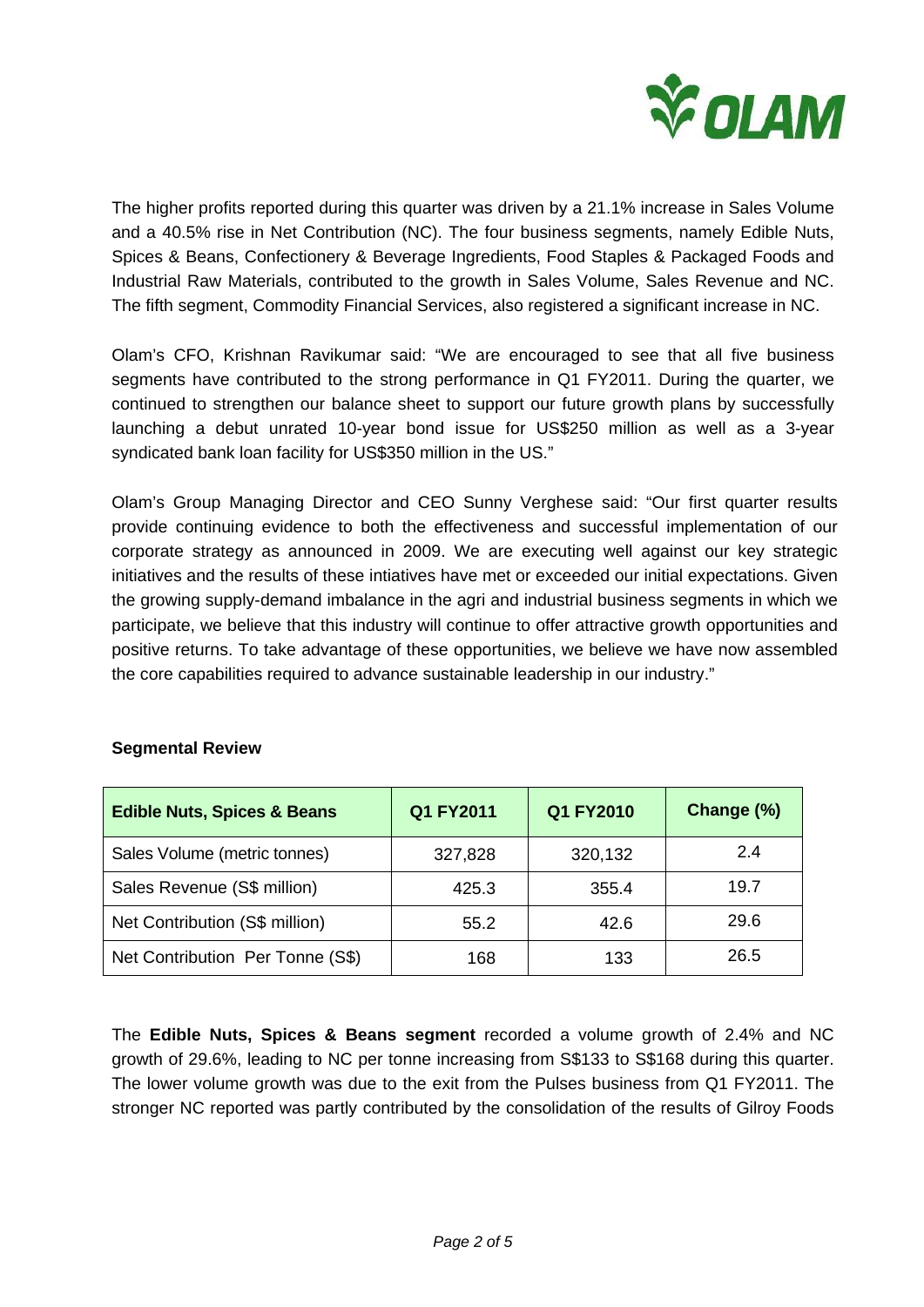

& Flavours, the dehydrated and vegetable products business which the Company acquired with effect from July 2010.

| <b>Confectionery and Beverage</b><br><b>Ingredients</b> | Q1 FY2011 | Q1 FY2010 | Change (%) |
|---------------------------------------------------------|-----------|-----------|------------|
| Sales Volume (metric tonnes)                            | 231,733   | 223,265   | 3.8        |
| Sales Revenue (S\$ million)                             | 733.0     | 660.9     | 10.9       |
| Net Contribution (S\$ million)                          | 44.2      | 34.5      | 27.9       |
| Net Contribution Per Tonne (S\$)                        | 191       | 155       | 23.2       |

The **Confectionery & Beverage Ingredients** segment registered a 3.8% growth in Sales Volume and a 27.9% growth in NC in Q1 FY2011. NC per tonne increased from S\$155 to S\$191. The lower than expected volume growth was largely due to the delayed start of the West African cocoa season.

| <b>Food Staples and Packaged Foods</b> | Q1 FY2011 | Q1 FY2010 | Change (%) |
|----------------------------------------|-----------|-----------|------------|
| Sales Volume (metric tonnes)           | 734,862   | 539,411   | 36.2       |
| Sales Revenue (S\$ million)            | 720.9     | 483.6     | 49.1       |
| Net Contribution (S\$ million)         | 62.5      | 45.2      | 38.5       |
| Net Contribution Per Tonne (S\$)       | 85        | 84        | 1.4        |

The **Food Staples & Packaged Foods segment** recorded strong results this quarter by growing its Sales Volume by 36.2% and NC by 38.5% during Q1 FY2011. The strong volume growth in this segment was broad-based. During this period, Olam was able to significantly increase its market share for Wheat in the East African and Southern African markets. The higher NC in this segment was also supported by the Wheat milling business in Nigeria.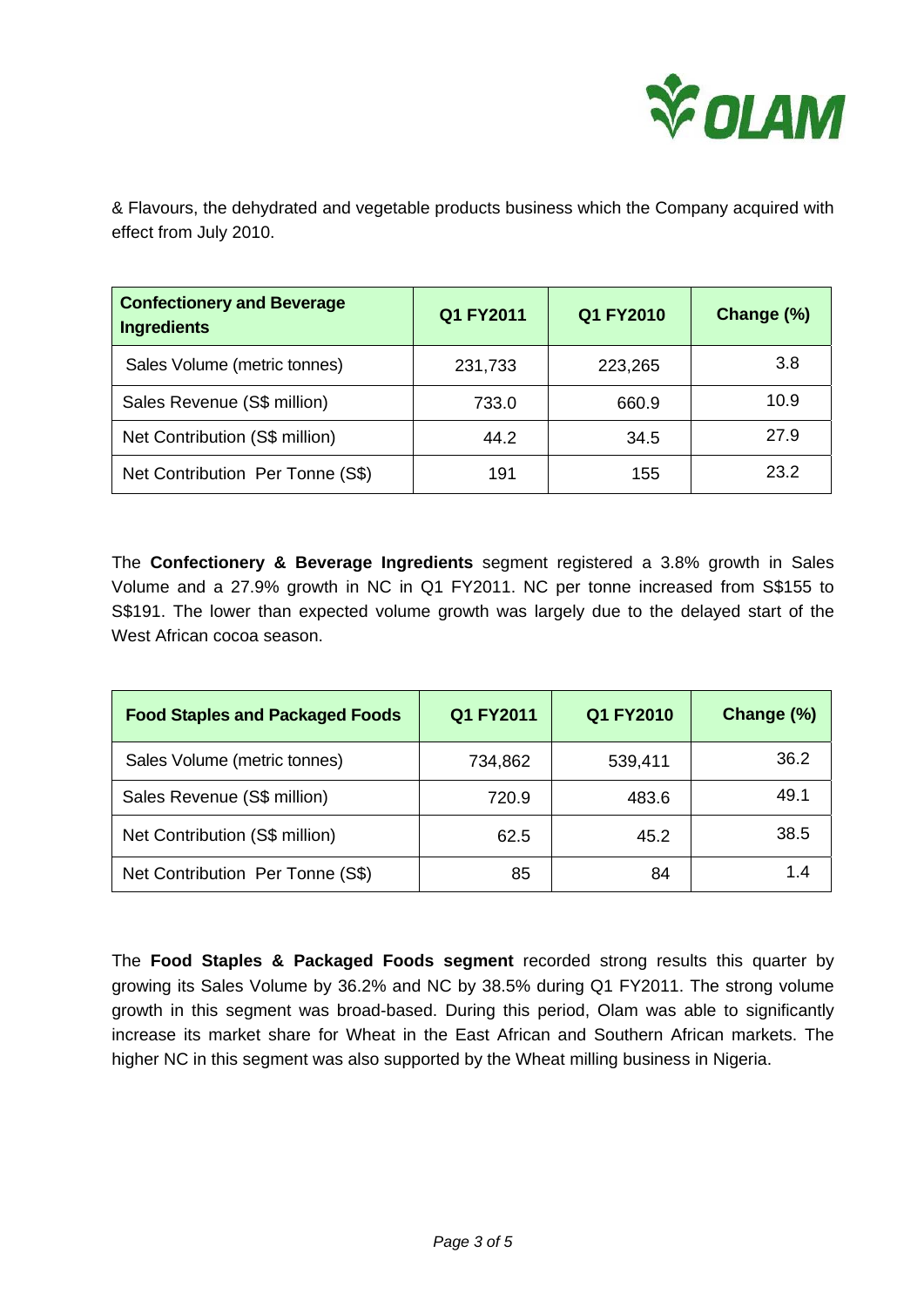

| <b>Industrial Raw Materials</b>  | Q1 FY2011 | Q1 FY2010 | Change (%) |
|----------------------------------|-----------|-----------|------------|
| Sales Volume (metric tonnes)     | 287,706   | 223,585   | 28.7       |
| Sales Revenue (S\$ million)      | 571.8     | 376.8     | 51.8       |
| Net Contribution (S\$ million)   | 36.7      | 25.0      | 46.9       |
| Net Contribution Per Tonne (S\$) | 128       | 112       | 14.2       |

The **Industrial Raw Materials** segment registered a 28.7% growth in Sales Volume and 46.9% growth in NC in Q1 FY2011. NC per tonne improved from S\$112 to S\$128. These results were achieved on the back of the Company's continued growth in the Cotton business with increased market share in Australia and the US and better off-take of Wood Products across Asia.

The **Commodity Financial Services** segment experienced a good quarter in Q1 FY2011 reversing its NC loss from a year ago to a positive S\$4.4 million.

### **Prospects**

Olam continues to execute its strategic growth plan by pursuing integrated value-chain leadership in three products, selectively expanding our value-chain participation in seven products, and entering into new adjacent businesses that build on its latent assets and capabilities. In addition, Olam will continue to grow, optimise and extract full value from its Supply Chain & Value-added services business.

With a significantly enhanced competitive position, the creation of strong business platforms, and the opportunity to realise synergies between existing and newly acquired businesses, Olam is currently positive about its growth prospects and the achievement of the strategic and financial targets set out in its corporate strategic plan announced in August 2009.

#### *Note:*

*This release should be read and understood only in conjunction with the full text of Olam International Limited's Q1 FY2011 Financial Statements lodged on SGXNET on November 11, 2010.*